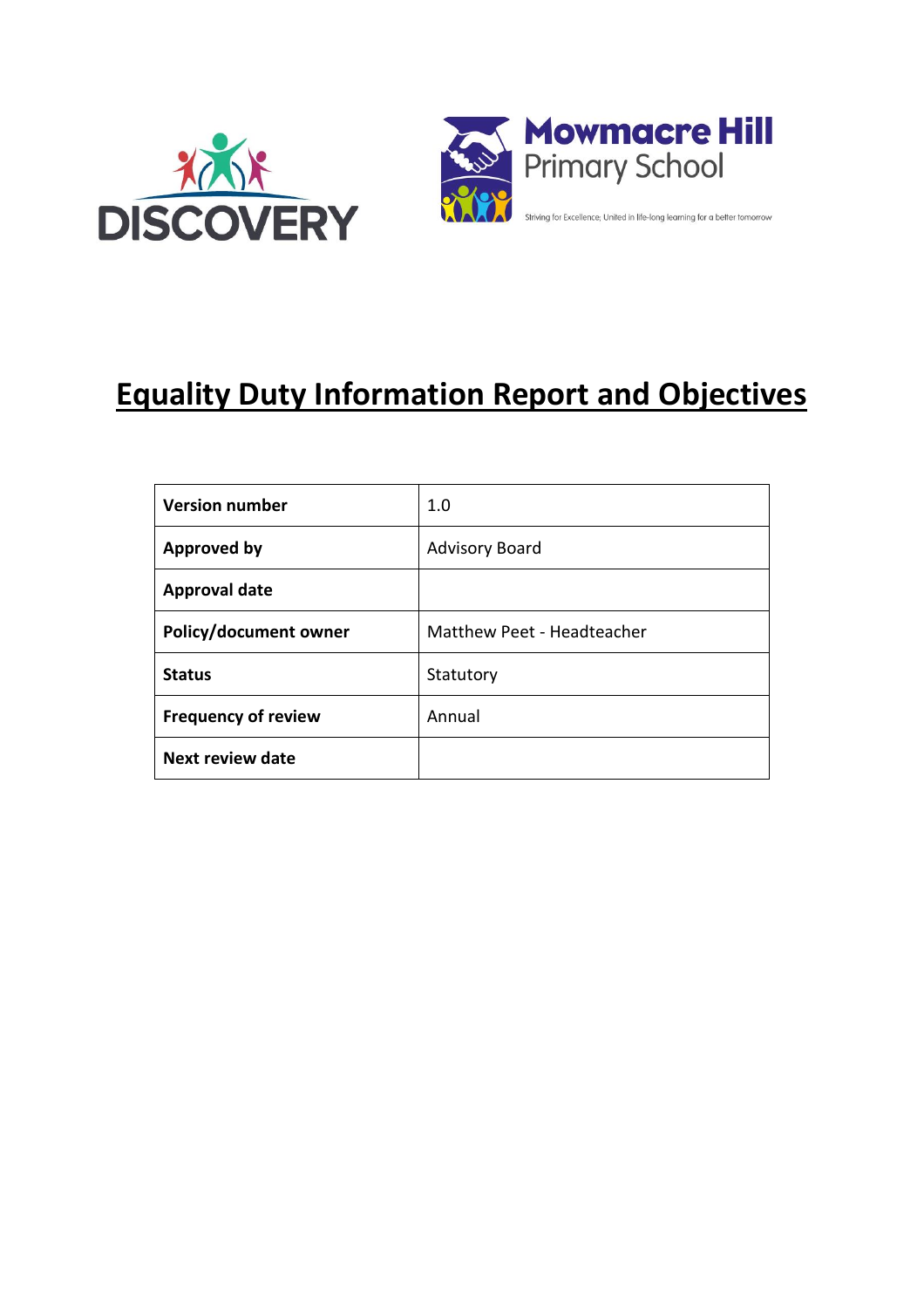## **Contents**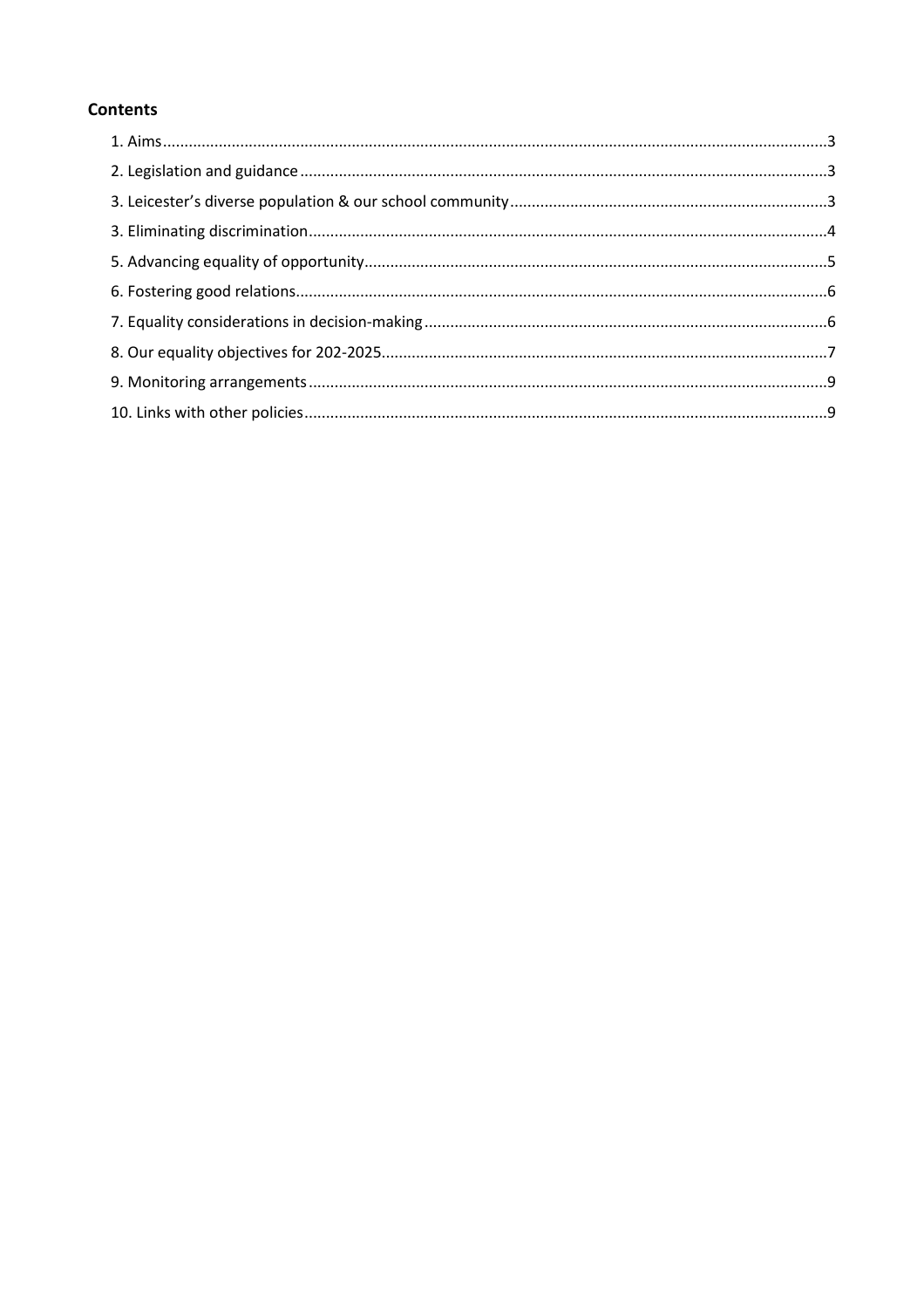# **1. Aims**

Mowmacre Hill Primary School is committed to promoting a positive and inclusive culture in which staff and pupils are valued and supported to fulfil their potential irrespective of their age, disability, race, religion, belief, sex or sexual orientation.

We recognise our obligations under the Equality Act 2010 and aim to meet our obligations under the public sector equality duty by having due regard to the need to:

- Eliminate discrimination and other conduct that is prohibited by the Equality Act 2010
- Advance equality of opportunity between people who share a protected characteristic and people who do not share it
- Foster good relations across all characteristics between people who share a protected characteristic and people who do not share it

# **2. Legislation and guidance**

This document meets the requirements under the following legislation:

- [The Equality Act 2010,](http://www.legislation.gov.uk/ukpga/2010/15/contents) which introduced the public sector equality duty and protects people from discrimination
- The [Equality Act 2010 \(Specific Duties\) Regulations 2011,](http://www.legislation.gov.uk/uksi/2011/2260/contents/made) which require schools to publish information to demonstrate how they are complying with the public sector equality duty and to publish equality objectives

This document is also based on Department for Education (DfE) guidance: [The Equality Act 2010](https://www.gov.uk/government/uploads/system/uploads/attachment_data/file/315587/Equality_Act_Advice_Final.pdf)  [and schools.](https://www.gov.uk/government/uploads/system/uploads/attachment_data/file/315587/Equality_Act_Advice_Final.pdf) 

This document also complies with our funding agreement and Trust articles of association.

# **3. Leicester's diverse population & our school community**

# **There are many Ethnic groups that are represented in Leicester City (Source PopulationUK2021)**

Groups considered 'White' are the largest Ethnic group – featuring 50.6% of the total population – The various groups consist of British White – 45.1%, Irish White – 0.8%, and White from other places – 4.6%. Other ethnic groups include 'Black' -6.3%, 'Asian' – 37.1%, 'Arab' – 1.6% and other groups -1.6%.

Unlike the religious activities of other places in the world, the religious features of Leicester are not wide-ranging. The Christians are dominant in the city with 32.4 percent of the population, Muslims are 18.6 percent of the population and Hindus are 15.2 percent of the population. Other religions are Sikhs (4.4 percent), Buddhism (0.4 percent) and Jews (0.1 percent).

English is the most spoken language in Leicester, 72.47% of the population can speak and understand the English language. Gujarati is the second common language in the city, 11.54% of the population can speak this language. Other languages are Punjabi - 2.4%, Polish -1.97%, Urdu - 1.07%, Somali -1.06%, Arabic -0.8%, Bengali - 0.57%.

There are 190 places of worship, serving over 40 religious faiths and denominations.

The City of Leicester also has high instances of poverty and disadvantage, with one quarter of children and 1 in 3 older people living in areas of high-income deprivation.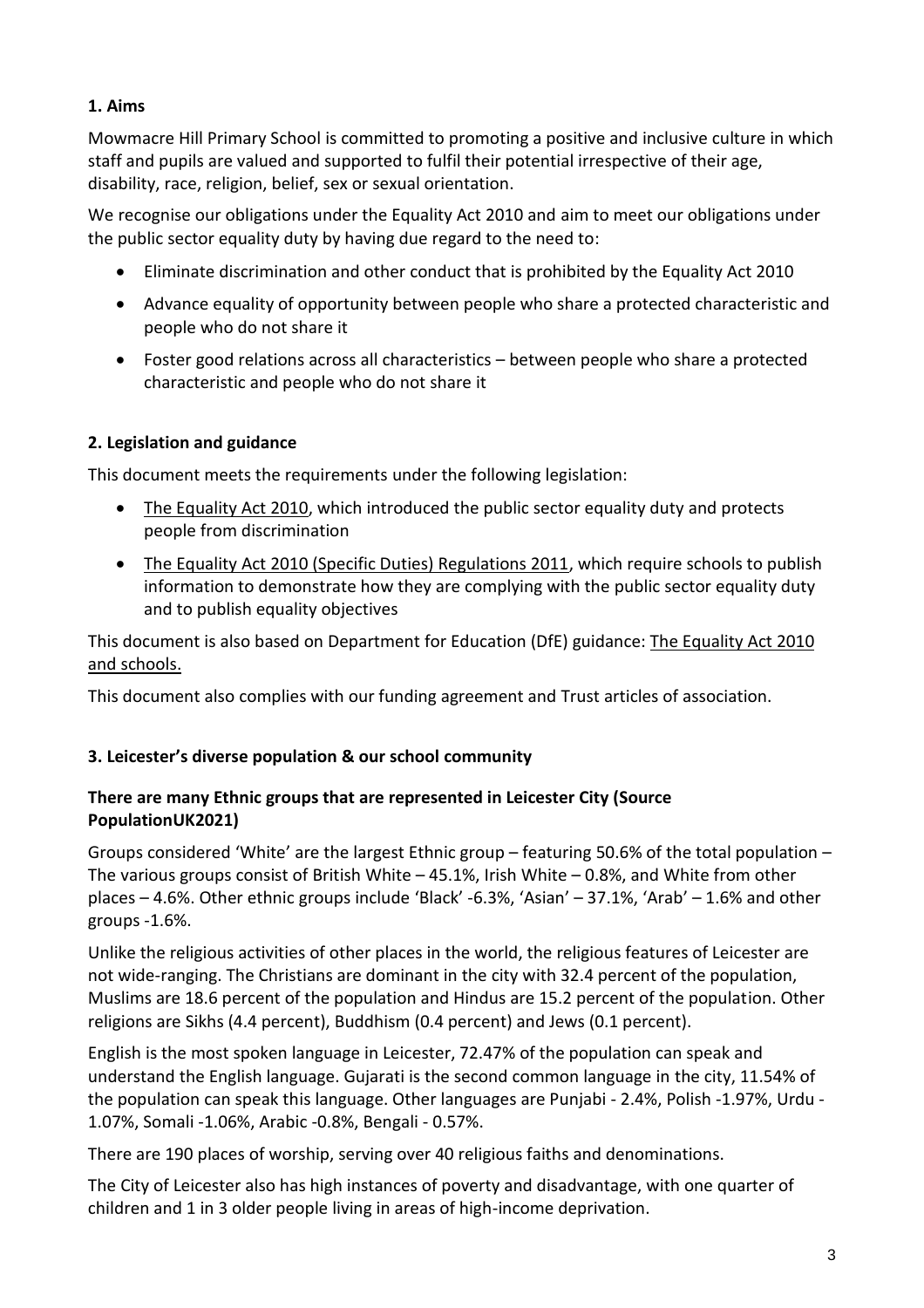# **The diverse population of our school**

Our school community has its own unique make up:

Mowmacre Hill Primary School works closely with its stakeholders to overcome barriers to learning. The school is situated within an area in the top 3% of most deprived areas within the country with high rates of violence, including a high % of domestic Violence, sexual offences and anti-social behaviour reported. The most common crimes in Leicester are violence and sexual offences, with 17,022 offences during 2020, giving a crime rate of 41. This is 9% higher than 2019's figure of 15,420 offences and a difference of 3.85 from 2019's crime rate of 37. Leicester's least common crime is theft from the person, with 342 offences recorded in 2020, a decrease of 78% from 2019's figure of 610 crimes.

The school sees approximately 10% mobility within each year. The school has seen a steady increase in the number of children who have English as an additional language (40%) and all children arrive in Foundation Stage with need of speech and language therapy.

21% of children are on the SEND register and 43% of children are recognised as Pupil Premium and 7 children who are currently working with social care for child protection or child in need.

There is a majority of 54% of children who are reported as female and 46% male.

# **3. Eliminating discrimination**

The school is aware of its obligations under the Equality Act 2010 and complies with nondiscrimination provisions.

- Where relevant, our policies include reference to the importance of avoiding discrimination and other prohibited conduct.
- Our behaviour policy ensures that all children feel safe at school and our anti-bullying policy addresses prejudicial bullying
- Reporting, responding to and monitoring all discriminatory incidents
- Listening to and monitoring views and experiences of pupils and adults to evaluate the effectiveness of our policies and procedures.
- New staff receive training on the Equality Act as part of their induction, and all staff receive refresher training with regards to roles and responsibilities, rights and respect, equality and fair access. The Equality Strategy is in the process of being produced in collaboration with the Discovery Trust.
- The designated senior member of staff with overall responsibility for monitoring equality issues is the Headteacher – Mr. Matthew Peet

The advisory board consider the equality implications of data reports and the policies it is responsible for reviewing.

#### **What we did during the last year**

- Ensured that Mowmacre Hill was represented on the Equality Panel Mrs. Olga Brownlow.
- Adopted the new recruitment procedures to remove any form of bias through application identification
- Secured training for all staff with regards to looking at bias in the curriculum.
- Reviewed CPOMS tabs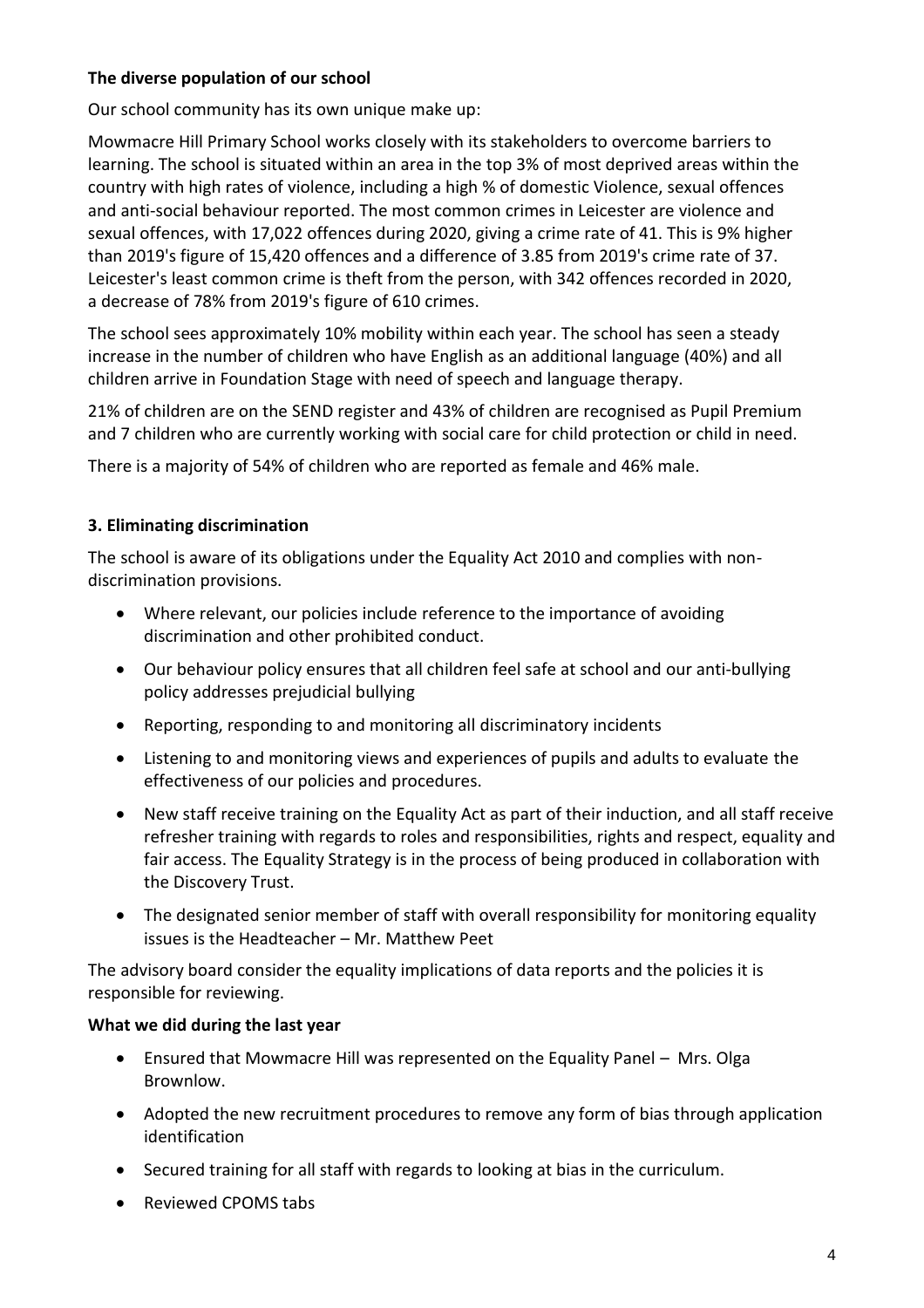# **5. Advancing equality of opportunity**

In fulfilling this aspect of the duty, the school will:

- Publish attainment data each academic year showing how pupils with different characteristics are performing – Insight allows groups to be filtered to ensure that monitoring is considered, and actions determined.
- Analyse the above data to determine strengths and areas for improvement, implement actions in response and publish this information
- Make evidence available identifying improvements for specific groups (e.g. declines in incidents of homophobic or transphobic bullying)
- Analyse data on participation rates in extra curricula activities for pupils with different characteristics
- Listen to the views of parents/carers, staff, and pupils

As a school Mowmacre Hill Primary will:

- Publish attainment data for Protected Characteristic groups
- Analyse data from Insight and recognise areas for improvement and build these into the school's action plan.
- Ensure that the Proficiency in English scales are being used and uploaded to Insight so that support can be directed appropriately.
- Ensure that pupils featuring in the Protected Characteristics categories have full access to extra-curricular activities.

What we did during the last year

- Reviewed CPOMs tabs so that incidents were recorded appropriately identifying issues related to protected characteristics
- Behaviour policy language was reframed to be inclusive recognising the protected characteristics
- Safeguarding policy
- Adopted new recruitment procedures so that application are anonymous in the first instance
- Class selection ensured that race and culture were discussed so that pupils had representation and identification within their classrooms
- Reviewed curriculum content to reflect significant individuals who feature across the protected characteristics and therefore represented in what we teach and expose our pupils to
- New books to reflect protected characteristics
- Trip access to be made available to all without bias or preconceived ideology
- School is an active member with the Discovery Trust Equality Group.
- GEC app survey was completed, and results are being analysed at Trust level training has been initially identified for staff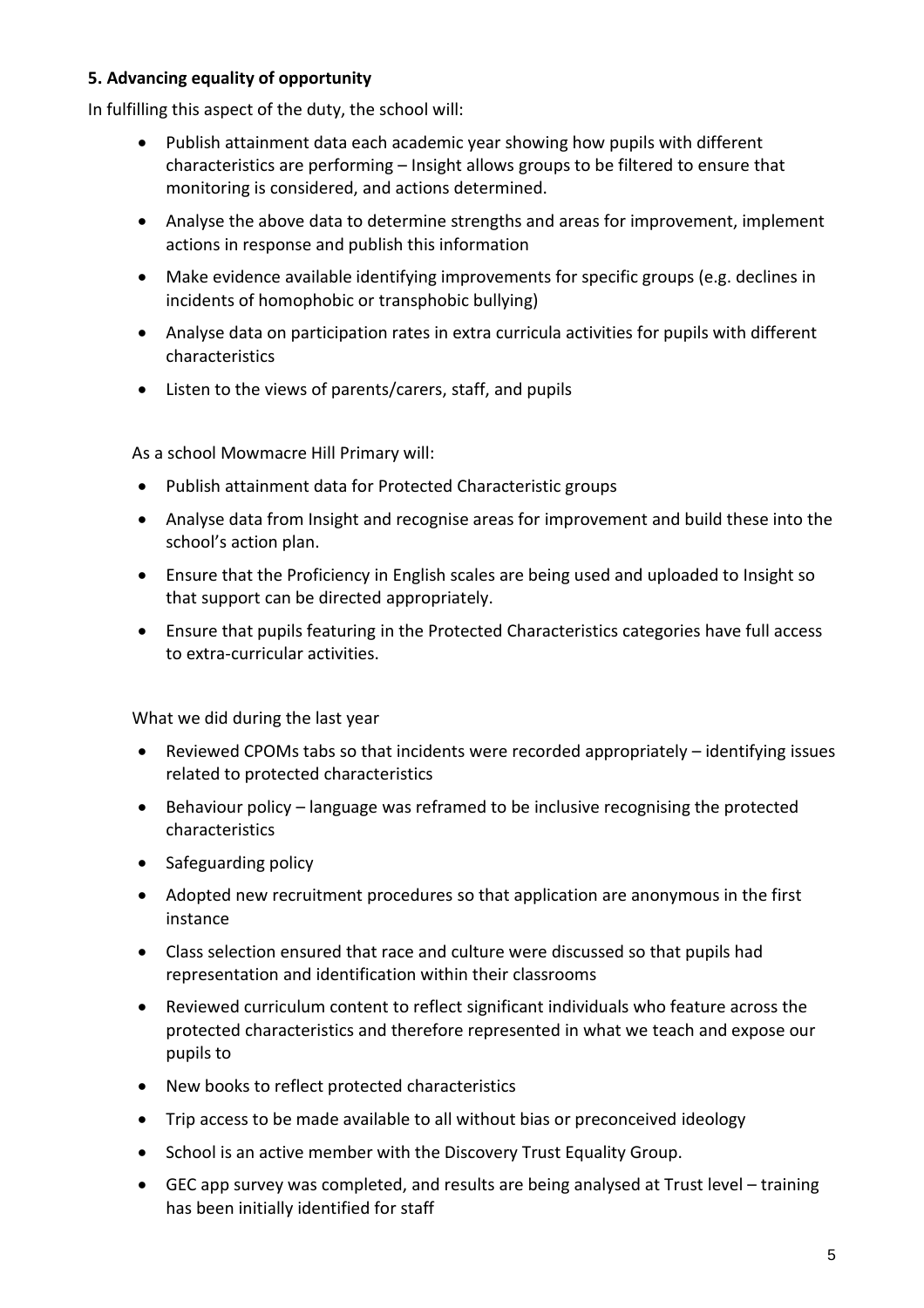# **6. Fostering good relations**

The school aims to foster good relations between those who share a protected characteristic and those who do not share it by:

- Promoting tolerance, friendship and understanding of a range of religions and cultures through different aspects of our curriculum. This includes teaching in RE, citizenship and personal, social, health and economic (PSHE) education, but also activities in other curriculum areas. For example, as part of teaching and learning in English/reading, pupils will be introduced to literature from a range of cultures
- Holding assemblies dealing with relevant issues. Pupils will be encouraged to take a lead in such assemblies, and we will also invite external speakers to contribute
- Working with our local community. This includes inviting leaders of local faith groups to speak at assemblies, and organising school trips and activities based around the local community
- Encouraging and implementing initiatives to deal with tensions between different groups of pupils within the school. For example, our school council has representatives from different year groups and is formed of pupils from a range of backgrounds. All pupils are encouraged to participate in the school's activities, such as sports clubs. We also work with parents to promote knowledge and understanding of different cultures

What we did during the last year

- SRE curriculum and PSHE curriculum reflective of equality
- ASHA ambassadors have been identified and have made links with the ASHA charity and are regularly having conversations with children from New Delhi and the ASHA charity
- Curriculum beliefs and culture are featured within our curriculum and the Prosperity Project has allowed staff to be guided to ensure that the identification of protected characteristics have been included from EYFS to Yr.6
- Literature from a range of cultures has been encouraged in classrooms
- Assemblies have focused on protected characteristics
- Local leaders from faith groups were invited into school although this was hindered by Covid-19
- Our School Council features pupils from a range of backgrounds and beliefs
- Diverse school community is celebrated

#### **7. Equality considerations in decision-making**

The school ensures it has due regard to equality considerations whenever significant decisions are made.

The school always considers the impact of significant decisions on groups. For example, when a school trip or activity is being planned, the school considers whether the trip:

- Cuts across any religious holidays and is culturally appropriate
- Is accessible to pupils with disabilities/SEND needs
- Has equivalent facilities for boys and girls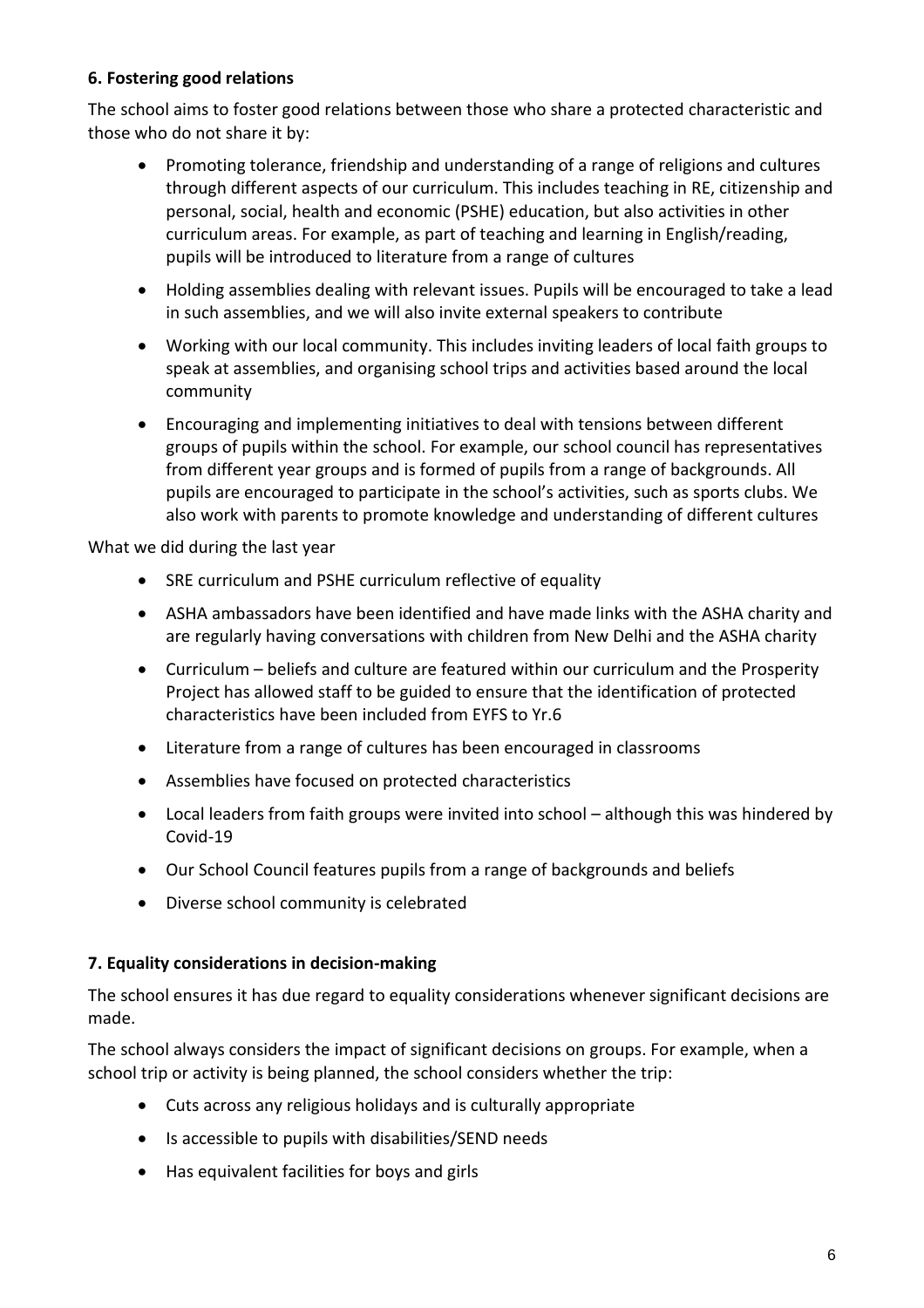The school keeps a written record (known as an Equality Impact Assessment) to show we have actively considered our equality duties and asked ourselves relevant questions. This is recorded at the same time as the risk assessment when planning school trips and activities. The record is completed by the member of staff organising the activity and is stored electronically with the completed risk assessment. This is opart of the EVOLVE process that is centrally arranged by the Trust.

# **8. Our equality objectives for 2021-2025**

*Objective 1:* **By 2025 - reduce the gender gap in Writing so that boys perform in line with girls and both groups performing in line with National.** 

Why we have chosen this objective: **Writing is our whole school focus and is the subject that requires intervention after the lockdowns from Covid-19. As a result of this there is an identified gap in gender with Boys falling behind girls.**

To achieve this objective, we plan to:

- **Writing strategies have been re-introduced to staff.**
- **Leaders have been identified**
- **Action Plan**
- **Moderation dates across the year**
- **Yr.2 Teacher trained in City Moderation for KS1**
- **Assistant Head – trained in Moderation for KS2**
- **Trust moderation dates set for the year**
- **Pupil Progress meetings with specific focus on Gender and writing**

Progress we are making towards this objective:

- **Whole school – writing moderation conducted by English Leaders and SLT – Aut 2**
- **Data presented to SIP – David Briggs – Aut 2**
- **Pupil Progress meetings set targets and trajectories for improvement – Aut 1**

**All curriculum subjects reflect our population – across protected Ch - 2022**

*Objective 2: By 2025, increase the progress and attainment of disadvantaged pupils in line with all pupils nationally. - Writing*

Why we have chosen this objective: **Disadvantaged pupils have made the least progress in writing since the national lockdown – Covid-19 – as measured by Baseline assessments - Insight**

To achieve this objective, we plan to:

- **Writing strategies have been re-introduced to staff.**
- **Leaders have been identified**
- **Action Plan**
- **Moderation dates across the year**
- **Yr.2 Teacher trained in City Moderation for KS1**
- **Assistant Head – trained in Moderation for KS2**
- **Trust moderation dates set for the year**
- **Pupil Progress meetings with specific focus on Disadvantaged pupils and writing**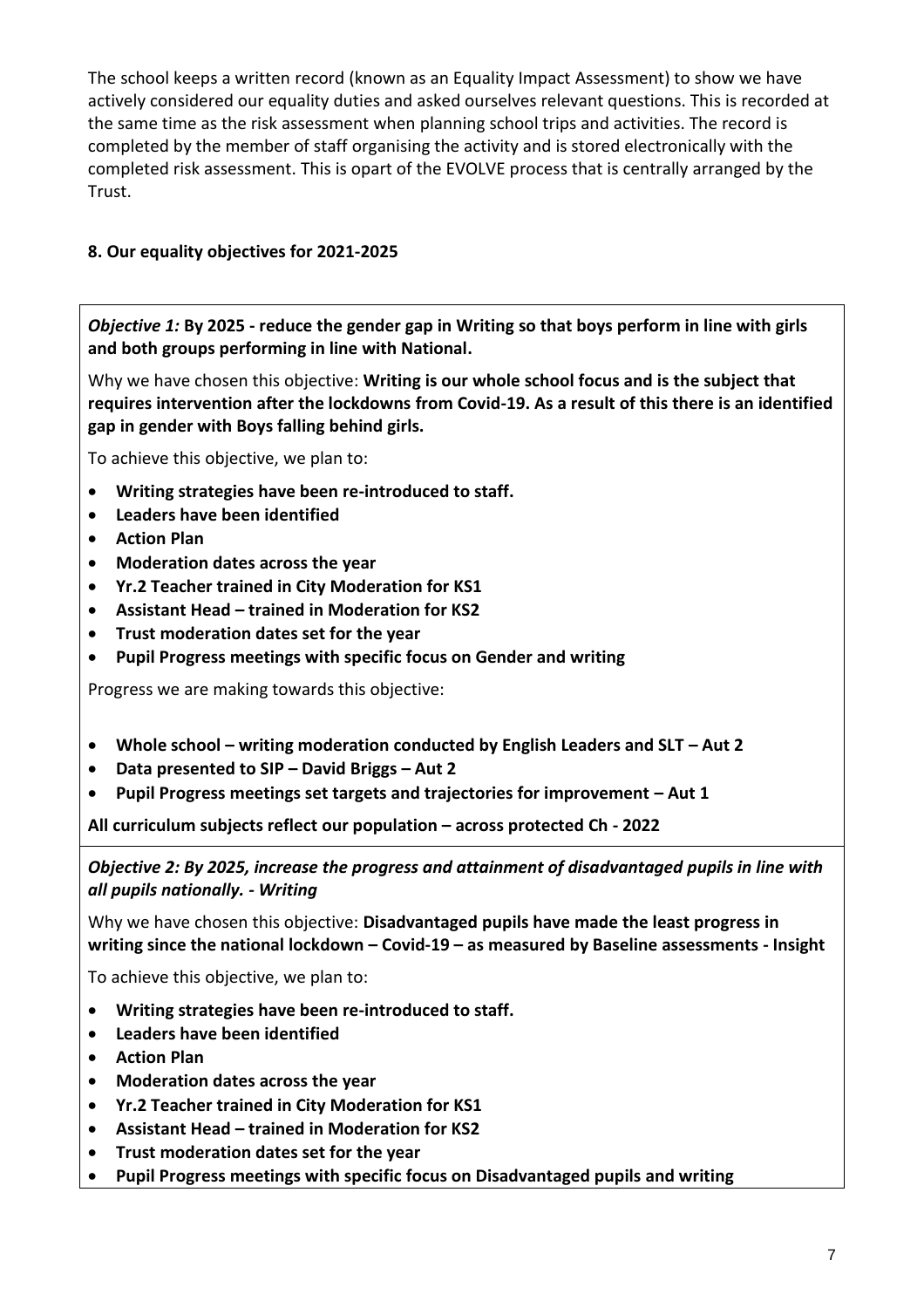Progress we are making towards this objective:

- **Whole school – writing moderation conducted by English Leaders and SLT – Aut 2**
- **Data presented to SIP – David Briggs – Aut 2**
- **Pupil Progress meetings set targets and trajectories for improvement – Aut 1**

*Objective 3:* **By 2025, increase the concept of representation of pupils across our school so that groups identify their cultural heritage and faith, recognise their historical country of origin and celebrate diversity amongst our pupils.**

Why we have chosen this objective: **Mowmacre Hill Primary has a rich and diverse community – the school talks and promotes belonging as part of its Vision and Ethos – however the school does not make connections between belonging and the recognition of history, origin and culture.**

To achieve this objective, we plan to:

- **Provide and encourage pupils to have a voice**
- **Introduce flags of family origin**
- **Celebrate different countries and their position in relation to Mowmacre Hill / UK**
- **Share beliefs and customs of 'our' pupils' connected countries**

Progress we are making towards this objective:

- **Promotional material**
- **Diversity and Inclusion in my school**
- **Train staff in language use relating to diversity**
- **Staff articulating in what we are doing in terms of inclusion / diversity**
- **Promote country of heritage and celebrate pupils' individuality**

*Objective 4:* **By 2025, increase the concept of representation of Protected Characteristics in our school curriculum so that pupils identify representation, cultural identity, and historical association.**

Why we have chosen this objective: **Mowmacre Hill Primary has a rich and diverse community – the school talks and promotes belonging as part of its Vision and Ethos – however the school does not make connections between belonging and the recognition of history, origin and culture in our curriculum**

To achieve this objective, we plan to:

- **Adopt the Prosperity Project principles**
- **Be a case study school for the Prosperity Project**
- **Ensure that all planning across the school features correct representation of history, origin and culture in terms of protected characteristics**
- **Collect work samples that feature consideration for the above.**

Progress we are making towards this objective:

• **Promotional material**